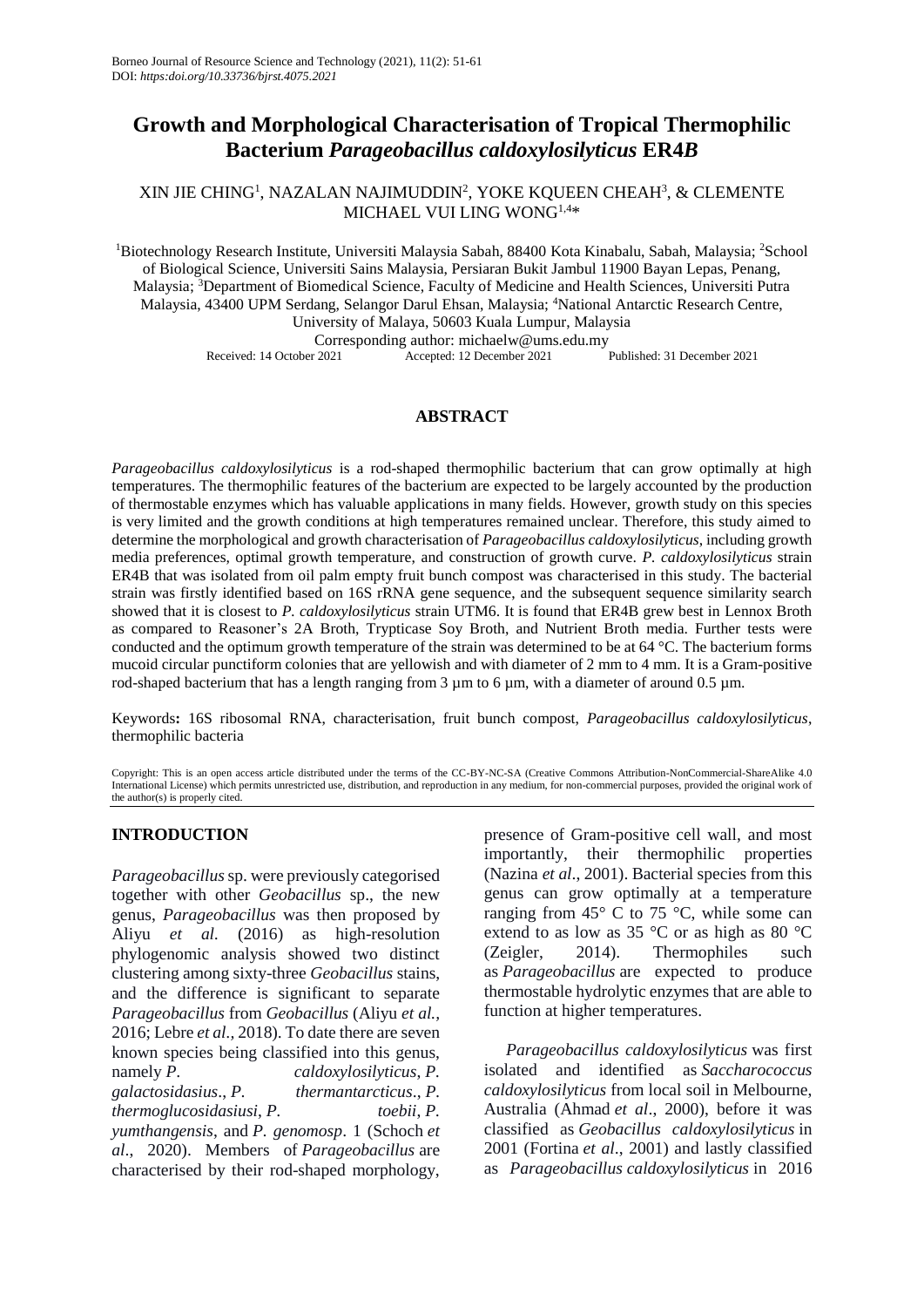(Aliyu *et al*., 2016). This species was found not only in soil (Ahmad *et al*., 2000), chipped woody waste (Yunitsyna *et al*., 2019), oilcontaminated soil (Adlan *et al*., 2020), volcanic soil (Seo *et al*., 2011), but it was also found in a liquid such as seawater (Adlan *et al*., 2020), pond water (Abdelkader & Esawy, 2011), hot spring (Ibrahim & Ahmad, 2017; Kolcuoğlu *et al*., 2010), central heating system water (Obojska *et al*., 2002), and in the dairy product (Berendsen *et al*., 2016). Besides, the species also showed high adaptability towards various environmental stress other than temperature, as it was able to tolerate glyphosate, heavy metal toxicity, oil contamination, as well as high salinity and alkalinity (Obojska *et al*., 2002; Abdelkader & Esawy, 2011; Ibrahim & Ahmad, 2017; Yunitsyna *et al*., 2019; Adlan *et al*., 2020). These unique properties of *P. caldoxylosilyticus* made this species a promising candidate for the production of industrially applicable thermostable enzymes such as xylanase, maltogenic amylase, and acylhomoserine lactonase, at the same time, offer an environmentally friendly solution of herbicide degradation, bioremediation of harmful chromium IV oxide, and crude oil paraffin wax degradation (Obojska *et al*., 2002; Kolcuoğlu *et al*., 2010; Abdelkader & Esawy, 2011; Seo *et al*., 2011; Rahim & Ahmad, 2016; Ibrahim & Ahmad, 2017; Yunitsyna *et al*., 2019; Adlan *et al*., 2020).

Despite having applicable potential in various fields, similar to the majority of *Parageobacillus* members, studies on growth characterisation and cell morphology of *P. caldoxylosilyticus* are relatively less. In addition, the growth conditions appeared to be different for different strains (Ibrahim & Ahmad, 2017; Ahmad *et al*., 2000). Without information on the optimal growth conditions it is very difficult to utilize the bacteria for downstream application (Allen & Waclaw, 2019). Therefore, this study aimed to determine the optimal growth conditions of *P. caldoxylosilyticus* ER4B which was isolated from Malaysia oil palm empty fruit bunch compost. Since this is the very first study attempt on strain ER4B, the bacterium was first identified using the 16S rRNA gene sequencing and alignment prior to the any other growth characterisation. Microscopic analysis was also conducted in this study to examine the cell morphology of strain ER4B.

# **MATERIALS AND METHODS**

### **Source of Bacterium**

*Parageobacillus caldoxylosilyticus* strain ER4B used for this study was previously isolated from oil palm empty fruit bunch during the composting process on 11th November 2005. It was stored in glycerol stock at -80 ℃, and was recovered for the purpose of this study.

# **Bacterial Identification**

Bacterial DNA of ER4B was isolated using an optimized protocol using Qiagen DNeasy® Blood & Tissue Kit, followed by PCR amplification of the complete 16S rRNA gene using forward primer BSF8 (5' AGAGTTTGATCCTGGCTCAG – 3') and reverse primer BSR1541 (5' AAGGAGGTGATCCAGCCGCA – 3'). The 16S rRNA gene was used for identification because it is by far the most common housekeeping genetic marker, and the nearly complete 16S rRNA 1.5 KB fragment sequence has been reported to allow identification up to species level (Cai *et al*., 2003; Janda & Abbott, 2007; Johnson *et al*., 2019; Jeong *et al*., 2021). The amplicon size was expected to be approximately 1,500 bp. The subsequent purified 16S amplicon was then sequenced using the ABI3730XL Sanger sequencer, and the sequence was searched for similarities against NCBI databases using the Basic Local Alignment Search Tool (BLAST). A phylogenetic tree was constructed based on the 16S rRNA sequences of bacteria using Mega X. The tree was inferred using the Maximum Composite Likelihood based on 1000 resamples data set.

### **Determination of Optimal Culture Media**

A test was conducted to determine which of the selected culture media would offer the best growth condition for the bacterium. 100 ml of Lennox Broth (LB), Trypticase Soy Broth (TSB), Reasoner's 2A (R2A) Broth, and Nutrient Broth (NB) were prepared in three replicates. Next, 10 µl of bacterial culture with OD<sup>600</sup> below 0.05 was inoculated into each of the freshly prepared broth media. The initial  $OD_{600}$ of each culture was measured using Spectra Max 2 before they were incubated at 60°C and 180 rpm for 24 hours. The  $OD_{600}$  from each replicate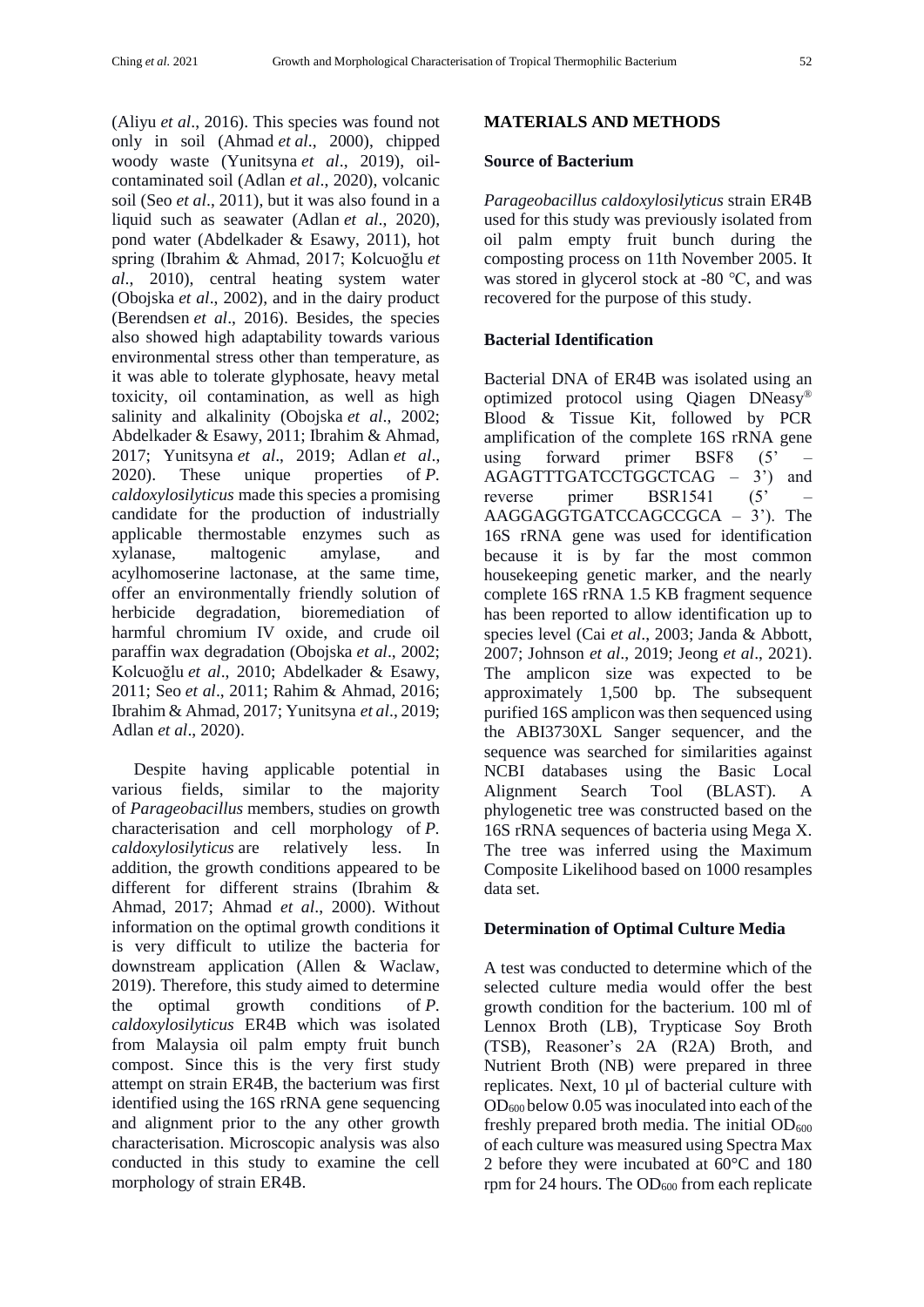were taken and recorded after 24 hours. Statistical analysis was performed using One-way Analysis of Variance (ANOVA).

# **Determination of Optimal Growth Temperature**

The optimal growth temperature was tested after LB was determined to be the most suitable medium among the tested broth media. In order to narrow down the temperature range of ER4B, 1 µl of bacteria culture with  $OD_{600}$  below 0.05, were inoculated onto LB agar plates, followed by incubation at 25 °C, 30 °C, 40 °C, 50 °C, 60 °C, 70 °C, and 80 °C for 24 hours. After narrowing down the temperature to 60 °C and 70 $\degree$ C, 10 µl of bacterial culture with OD $_{600}$ below 0.05 was inoculated into freshly prepared LB broth media, before each triplicate was incubated at 60 °C, 62 °C, 64 °C, 66 °C, 68 °C, and 70 °C, at shaking speed of 180 rpm for 24 hours. The  $OD_{600}$  from each replicate were taken and recorded after 24 hours.

### **Construction of Growth Curve**

The growth curve was constructed using the most suitable broth medium and optimum growth temperature for the bacterium. 10 µl of bacterial culture with  $OD_{600}$  below 0.05 was inoculated into 100 ml freshly prepared LB broth media, followed by incubation at 64°C and 180 rpm. The absorbance of the cultures was measured at an interval of 3 hours, for 39 hours continuously.

#### **Bacterial Cell and Colony Morphology**

The morphology of the bacterial cell and the bacterial colony was assessed using different microscopes. For microscopic analysis of bacterial colony and Gram staining (Hucker & Conn, 1923), compound light microscope Olympus BX41 was used, whereas the bacterial cell morphology was viewed under Scanning Electron Microscope (SEM) Hitachi S3400N. Prior to SEM examination, the cells were prepared using a modified Hexamethyldisilazane (HMDS) drying method (Murtey & Ramasamy, 2016).

#### **RESULTS AND DISCUSSION**

After sequencing and BLAST against the NCBI database, the resulting 16S rRNA sequence suggested that the bacterium has 99% similarity to *Parageobacillus caldoxylosilyticus* strain UTM6, with an E-value of 0.0. The majority of the top 100 sequences producing significant alignment from BLAST were all from the species of *P. caldoxylosilyticus*. The neighborjoining phylogenetic tree was constructed based on the 16S rRNA sequence of strain ER4B against some of the sequences selected from these top 100 sequences, including those from the closely related genus. Figure 1 showed that strain ER4B of the bacterium is significantly closer to *P. caldoxylosilyticus* as it formed a distinctive cluster with this species, and it is particularly close to *P. caldoxylosilyticus* strain UTM6, with less than 0.01 (1%) nucleotide substitution per site. Therefore, strain ER4B is highly likely to be *P. caldoxylosilyticus*. Besides, the phylogenetic relationship depicted in the tree is highly reliable, as all the bootstrap values shown on the nodes are exceptionally high (around 98).

Among the four different broth mediums, the bacterium was cultured in, LB showed the highest average  $OD_{600}$  reading (0.2998) after 24 hours of incubation (Table 1). This indicated LB has significantly highest turbidity due to the highest bacterial growth rate when cultured in this broth medium  $(p < 0.05)$ . So, LB appeared to be the most suitable growth media for ER4B as compared to the rest. Next to LB, it can be clearly seen that R2A has an average  $OD_{600}$ reading of 0.1224, followed by TSB with average  $OD_{600}$  reading of 0.0891. On the other hand, there was no observable growth in NB at all.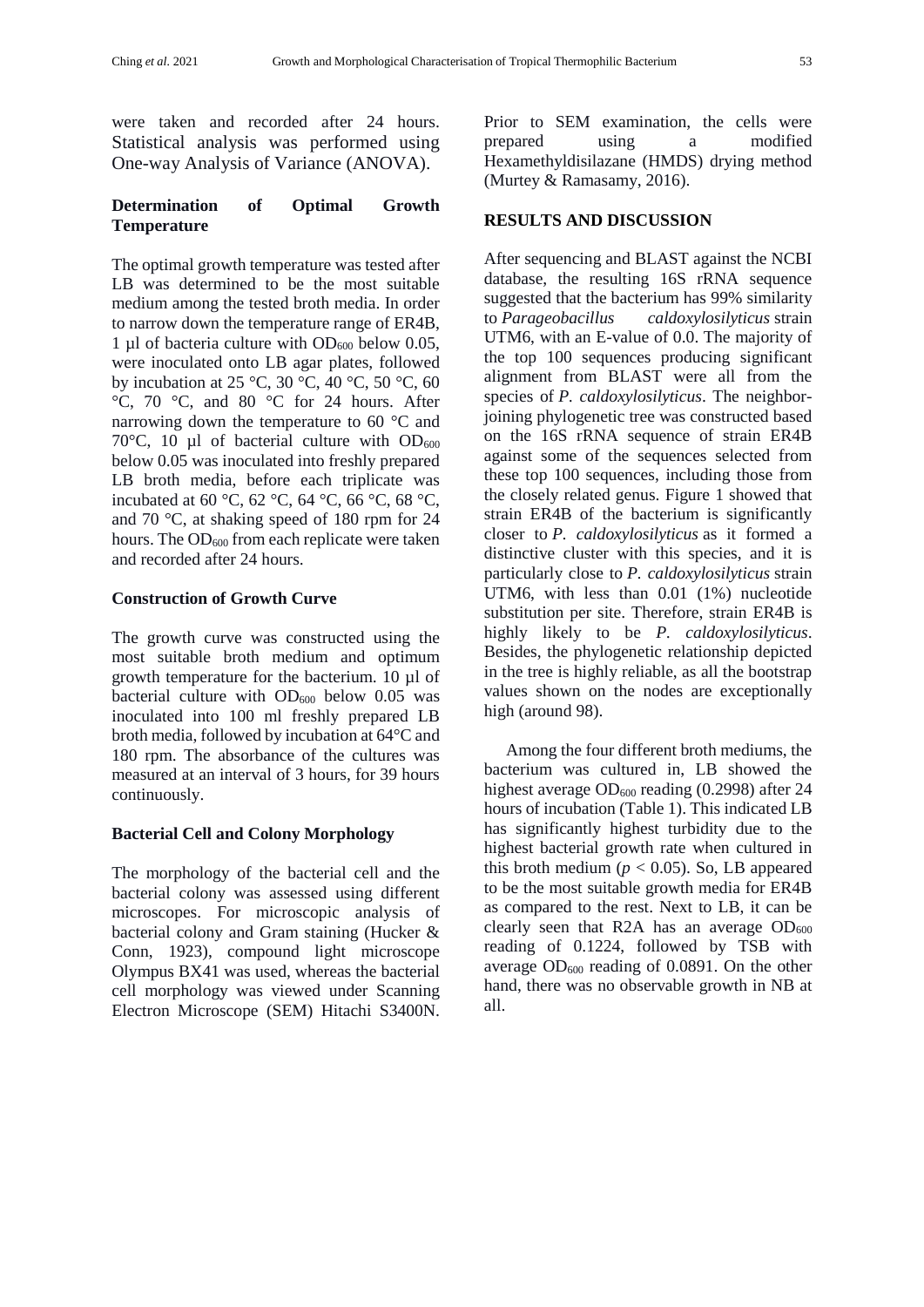

#### 0.020

**Figure 1.** Phylogenetic tree based on 16S rRNA sequence similarity of ER4B and other bacterial strains selected from the BLASTn significant alignment using MEGA X. The evolutionary history was inferred using Neighbor-Joining method, whereas the distances were computed using the Maximum Composite Likelihood method, in the units of the number of base substitutions per site. Escherichia coli strain U 5/41 was included as outgroup. Numbers shown at the nodes represent bootstrap percentages based on 1000 resampled dataset

**Table 1.** Optical density (absorbance at 600 nm) at different types of broth culture media after 24 hours of incubation at 60 °C. the p-value corresponding to the F-statistic of one-way ANOVA is lower than 0.05, suggesting that results are significantly different. [F  $(2,6) = 97.251$ ; p-value = 0.00003]

| Types of broth media | OD <sub>600</sub> readings |                    |                    |         |  |
|----------------------|----------------------------|--------------------|--------------------|---------|--|
|                      | <b>Replicate 1</b>         | <b>Replicate 2</b> | <b>Replicate 3</b> | Average |  |
| LB                   | 0.2931                     | 0.3009             | 0.3055             | 0.2998  |  |
| R2A                  | 0.1138                     | 0.1354             | 0.1181             | 0.1224  |  |
| <b>TSB</b>           | 0.1210                     | 0.0890             | 0.0572             | 0.0891  |  |
| <b>NB</b>            | N/A                        | N/A                | N/A                | N/A     |  |

\*N/A indicates Not Available.

When the nutrient content of each culture medium is compared, the most distinguishable nutrient content difference between LB and other culture media would be the presence of yeast extract at a relatively high concentration. Yeast extract is commonly added in many culture media as a major source of vitamins, different amino acids, as well as certain trace elements (Hakobyan *et al*., 2012). It has been shown to serve as the best organic nitrogen source for cell growth and H2 production by different bacteria, e.g., *Clostridium*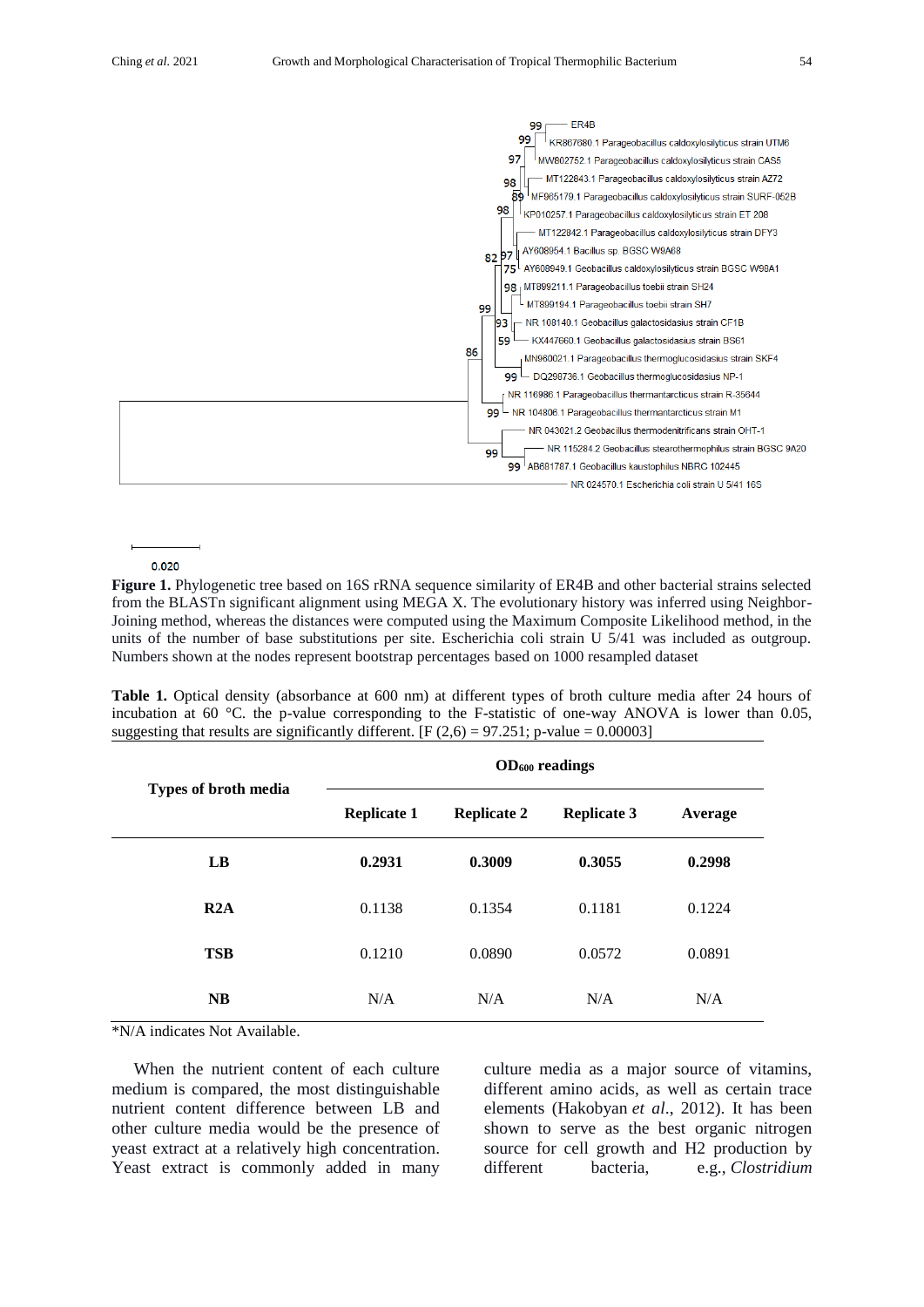*acetobutylicum* (Kalil *et al*., 2008) and *Rhodopseudomonas palustris* (Chen *et al*., 2010). This suggested that high yeast extract concentration in LB is probably the main growth factor that stimulates the growth of ER4*B*.

As for growth temperature, no significant growth can be observed at 25 °C and 80 °C. Table 2 showed that the lowest temperature where growth of ER4B can be observed (minimum growth temperature) was between 25 °C and 30 °C, whereas the highest temperature where growth occur (maximum growth temperature) was in between 70 °C to 80 °C (Table 2). Table 2 also showed that the growth of ER4B was very slow at 30 °C as the colonies formed were very small and transparent, but the colonies appeared to be bigger and thicker, indicating that the growth rate increased along with the temperature increment. The size of the colonies was the biggest at 60 °C, and further increase in temperature to 70 °C causes the colony size to reduce significantly, so the maximum growth temperature was expected to be just slightly above 70 °C.

**Table 2.** Growth of strain ER4B on LB agar plate at different temperatures

| Temperature ( $^{\circ}$ C) | Growth on LB agar plate |
|-----------------------------|-------------------------|
| $25\,$                      |                         |
| $30\,$                      |                         |
| $40\,$                      |                         |
| 50                          |                         |
| 60                          |                         |
| $70\,$                      |                         |
| $80\,$                      |                         |
| Scale                       | 1cm                     |

Further temperature tests between 60 °C to 70 °C revealed the optimum growth temperature for strain ER4B. Of the temperatures listed in Table 3, bacteria culture at 64 °C has the highest average  $OD_{600}$  reading of 0.4063 after 24 hours of incubation, followed by 66 °C (0.3886), 62 °C (0.3599), 68 °C (0.3110), 60 °C (0.3000), and lastly 70 °C (0.2144). Higher OD<sub>600</sub> reading is equivalent to higher turbidity or higher bacterial cell density in the culture media, thus, 64 °C with the highest  $OD_{600}$  reading was showing the

highest growth rate as compared to other incubation temperatures. This suggested 64 °C as the optimal growth temperature for ER4B.

The growth temperatures of *Parageobacillus caldoxylosilyticus* has been briefly described by Ahmad *et al.* (2000). The study proposed that the formerly known as *Geobacillus caldoxylosilyticus* has optimal growth temperature ranges between 65 °C, at the same time having a minimum temperature at 42 °C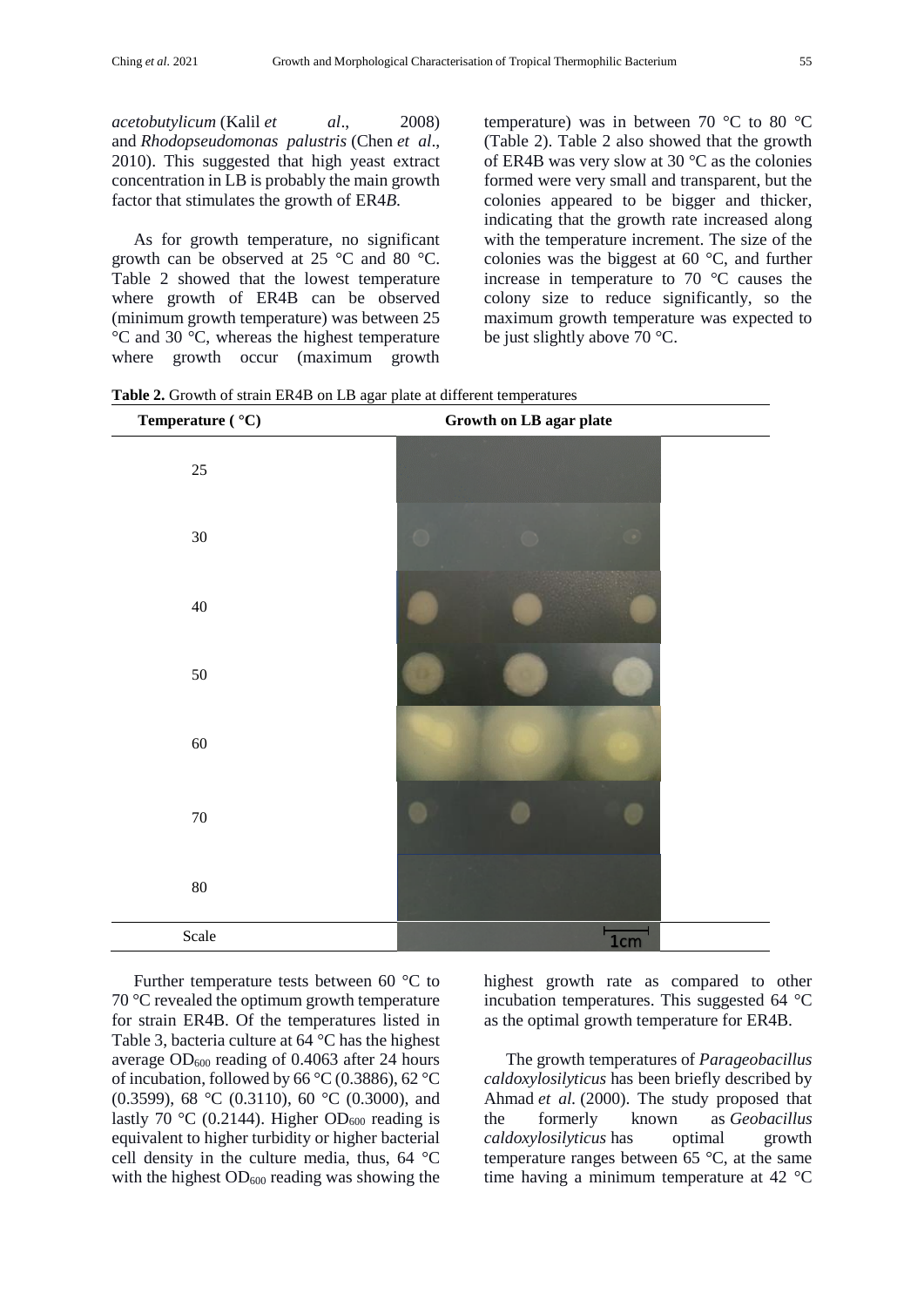and maximum temperature at 70 °C (Ahmad *et* al., 2000). The reported optimal growth temperature and the maximum temperature are very similar to the temperature obtained in this study, however, the minimum growth temperature of ER4B appeared to be lower than those reported strains. However, it is still consistent with other members of *Geobacillus* genus (Zeigler, 2014). Another relatively recent growth study on *P. caldoxylosilyticus* UTM6 reported an optimal growth temperature at 55 °C (Ibrahim & Ahmad, 2017), and the reported temperature is significantly lower than the optimal growth temperature obtained from this study and Ahmad *et al*. (2000). Therefore, in terms of growth temperature, the results obtained in this study is in consistent with Ahmad *et al*. (2000), but appeared to be very different from the optimal growth temperature reported by Ibrahim & Ahmad (2017).

**Table 3.** Optical density (absorbance at 600 nm) at different temperature in each culture replicate after 24 hours of incubation

| <b>Temperature</b><br>$^{\circ}$ C) | OD <sub>600</sub> readings |                    |                    |         |  |
|-------------------------------------|----------------------------|--------------------|--------------------|---------|--|
|                                     | <b>Replicate 1</b>         | <b>Replicate 2</b> | <b>Replicate 3</b> | Average |  |
| 60                                  | 0.2978                     | 0.2952             | 0.3070             | 0.3000  |  |
| 62                                  | 0.3363                     | 0.3700             | 0.3734             | 0.3599  |  |
| 64                                  | 0.4204                     | 0.3981             | 0.4003             | 0.4063  |  |
| 66                                  | 0.3909                     | 0.3851             | 0.3898             | 0.3886  |  |
| 68                                  | 0.3270                     | 0.3055             | 0.3004             | 0.3110  |  |
| 70                                  | 0.2117                     | 0.2128             | 0.2186             | 0.2144  |  |

The growth curve of strain ER4B cultured at optimal growth temperature and broth media was constructed and depicted in Figure 2. For the first three hours, there was no significant rise in absorbance reading. This indicated that the culture was in the lag phase of growth (Walker, 1999). In this case, after ER4B was inoculated into fresh LB, it took around three hours to adjust their metabolic activities so that they can commence active cell division again.

When the bacterial cells had already adapted to the new environment, they would transit from the lag phase and enter the log or exponential phase. As depicted in Figure 2, ER4B entered the acceleration phase and grew at maximum specific growth rate after the 3rd hour. At around the 9th hour, growth decelerated as essential nutrients became scarce, and eventually entered a stationary phase where the specific growth rate decreased significantly from its maximum point. The stationary phase of ER4B at 64 °C was short and it was expected to be in between 21st and 27th hour. After that, the graph exhibited a rapid drop in absorbance readings, indicating that ER4B entered the death phase very quickly after a relatively short transition period in the stationary phase (Werner-Washburne *et al.*, 1993).

When the growth curve was compared to that of strain UTM6 (Ibrahim & Ahmad, 2017), it can be seen that although strain UTM6 was cultured at 55 °C, but the pattern of the growth curve is very similar to that of ER4B. Strain UTM6 entered exponential phase around 4<sup>th</sup> hour, while the exponential phase of ER4B started after the  $3<sup>rd</sup>$  hour. Then both strain entered stationary phase at around 21<sup>st</sup> hour. Despite having their  $OD_{600}$  recorded at different time interval and different optimal growth temperature, the growth curve from this study agreed well with the reported growth curve. It is speculated that the similarities in growth is due to geographical factors, as both strains were isolated in Malaysia.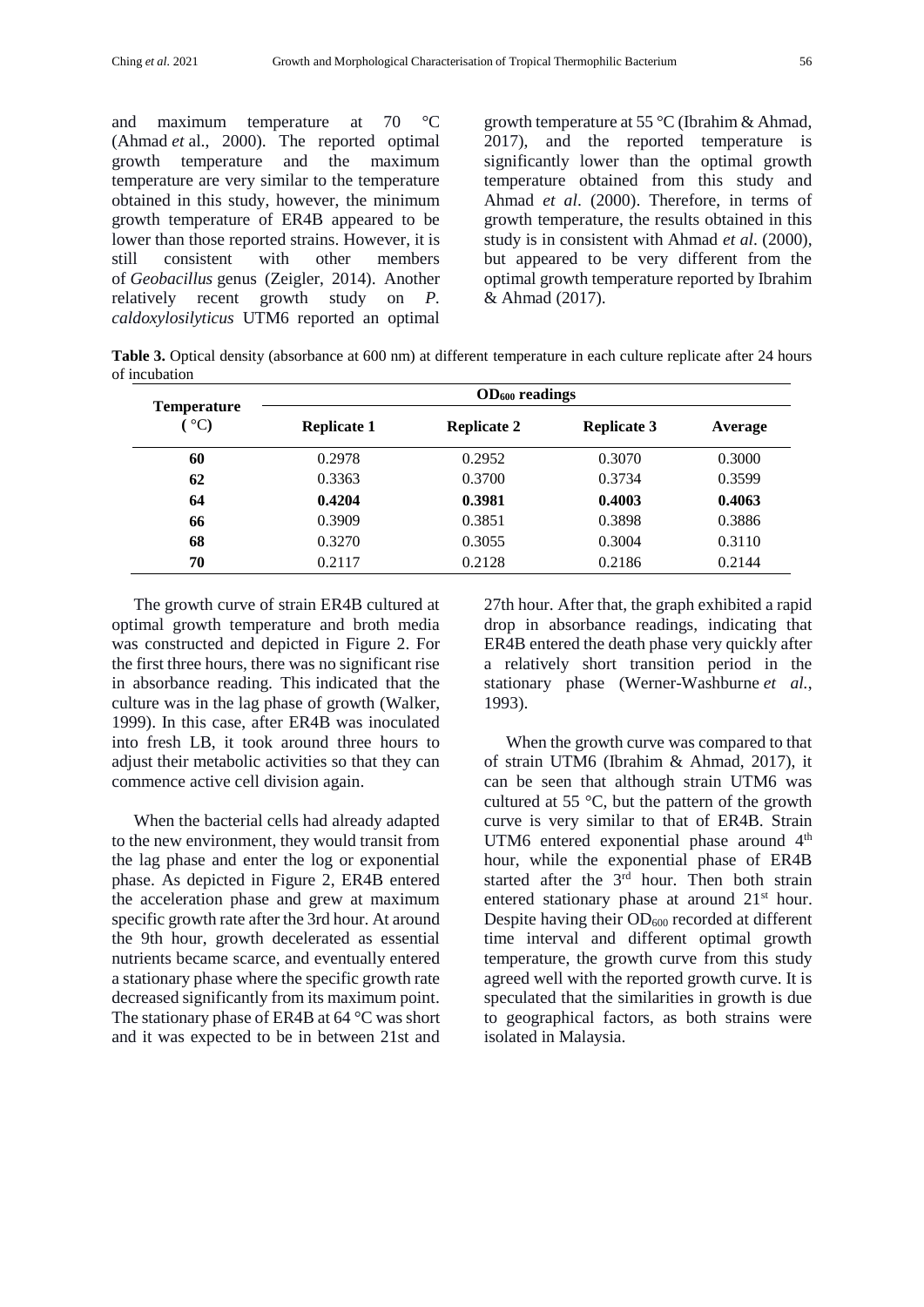

**Figure 2.** Growth curve of *Parageobacillus caldoxylosilyticus* strain ER4B cultured in Lennox Broth at 64°C. The bacterium was in lag phase during the first three hours, immediately followed by exponential phase where the growth rate is maximum. The growth rate then slowed down at  $9<sup>th</sup>$  hour, and entered stationary phase at  $21<sup>st</sup>$ hour. After 27 hours of incubation, the absorbance readings were getting lower, indicating the death phase of the bacterial culture

Microscopic observation of ER4B colonies cultured on LB agar plate showed that bacterium strain ER4B formed circular punctiform colony with entire margin as shown in Figure 3. The diameter of average colonies after 24 hours of incubation is about 2 mm to 4 mm. The colony appeared to be opaque and yellowish-white in color, and it was determined as a mucoid colony as it was sticky and viscous (Mahon *et al*., 2018). As for elevation (side view), it was flat, while the surface was smooth and shiny. As for Gram staining, the bacterial cells showed violet stain when viewed under the light microscope, suggesting that ER4B has a Gram-positive cell wall (Figure 4).

Further magnification view using a scanning electron microscope (SEM) revealed that strain ER4B has an average length of 3  $\mu$ m to 6  $\mu$ m, with a diameter around 0.5  $\mu$ m (Figure 5). Besides, a Z ring was also observed as depicted in Figures 5(c) and (d). Z ring, also known as Filamenting temperature-sensitive mutant Z (FtsZ) ring, is a contractile ring assembled in bacterial cells that would proceed to cleave the parent cell into two daughter cells (Lutkenhaus & Addinall, 1997; Xiao & Goley, 2016). The position of the Z ring assembled in the middle of the bacterial cells indicated strain ER4B reproduced through binary fission under normal circumstances.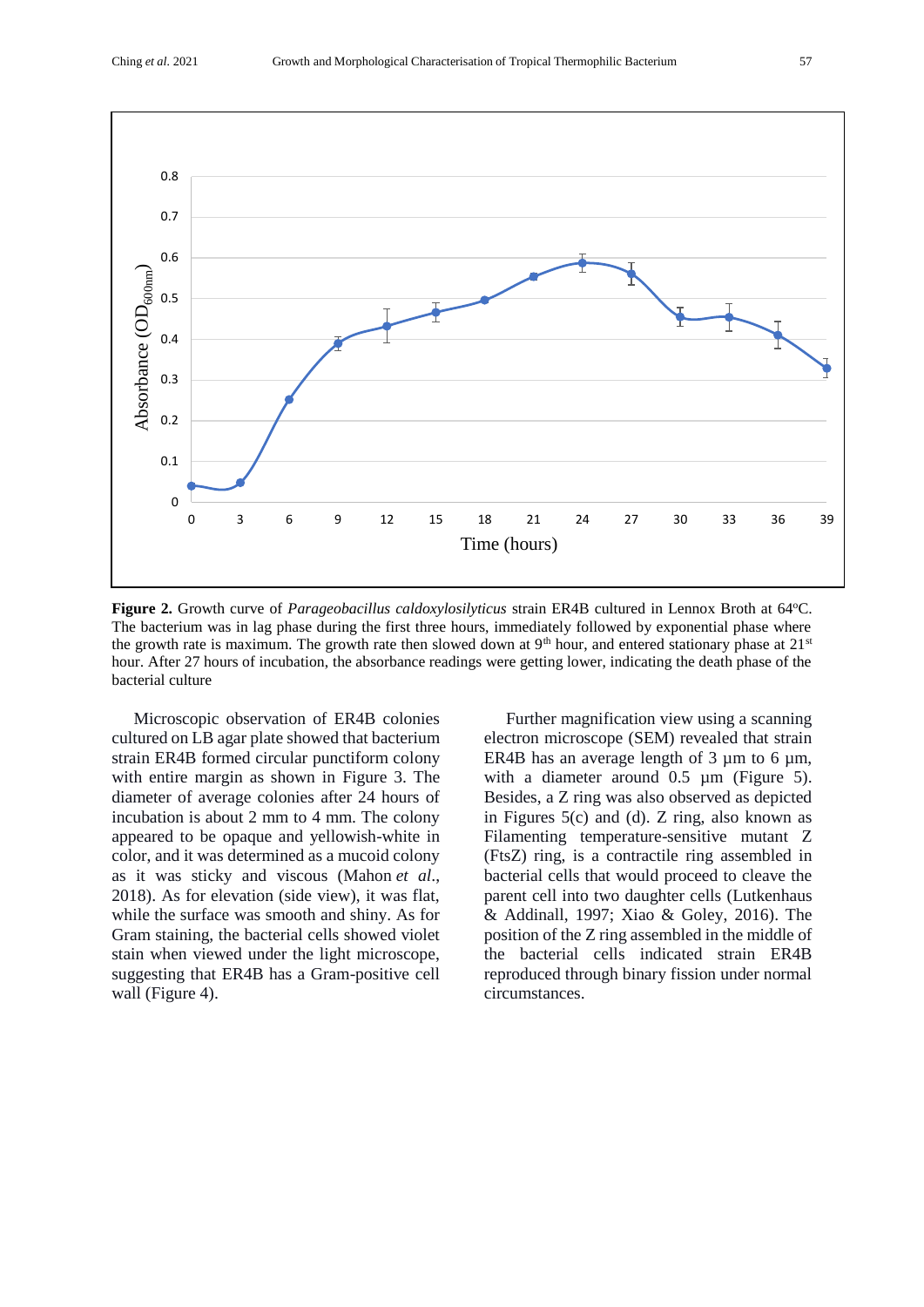

**Figure 3.** Microscopic view of ER4B single colony for colony morphology characterisation. ER4B forms circular punctiform colony with entire margin that is about 2 mm to 4 mm in diameter



**Figure 4.** Microscopic view of Gram-stained ER4B under (a) 400x and (b) 1,000x magnification using light microscope. Violet stains remained in the cell wall of the bacterial cells, suggesting that ER4B is a Gram-positive bacterium.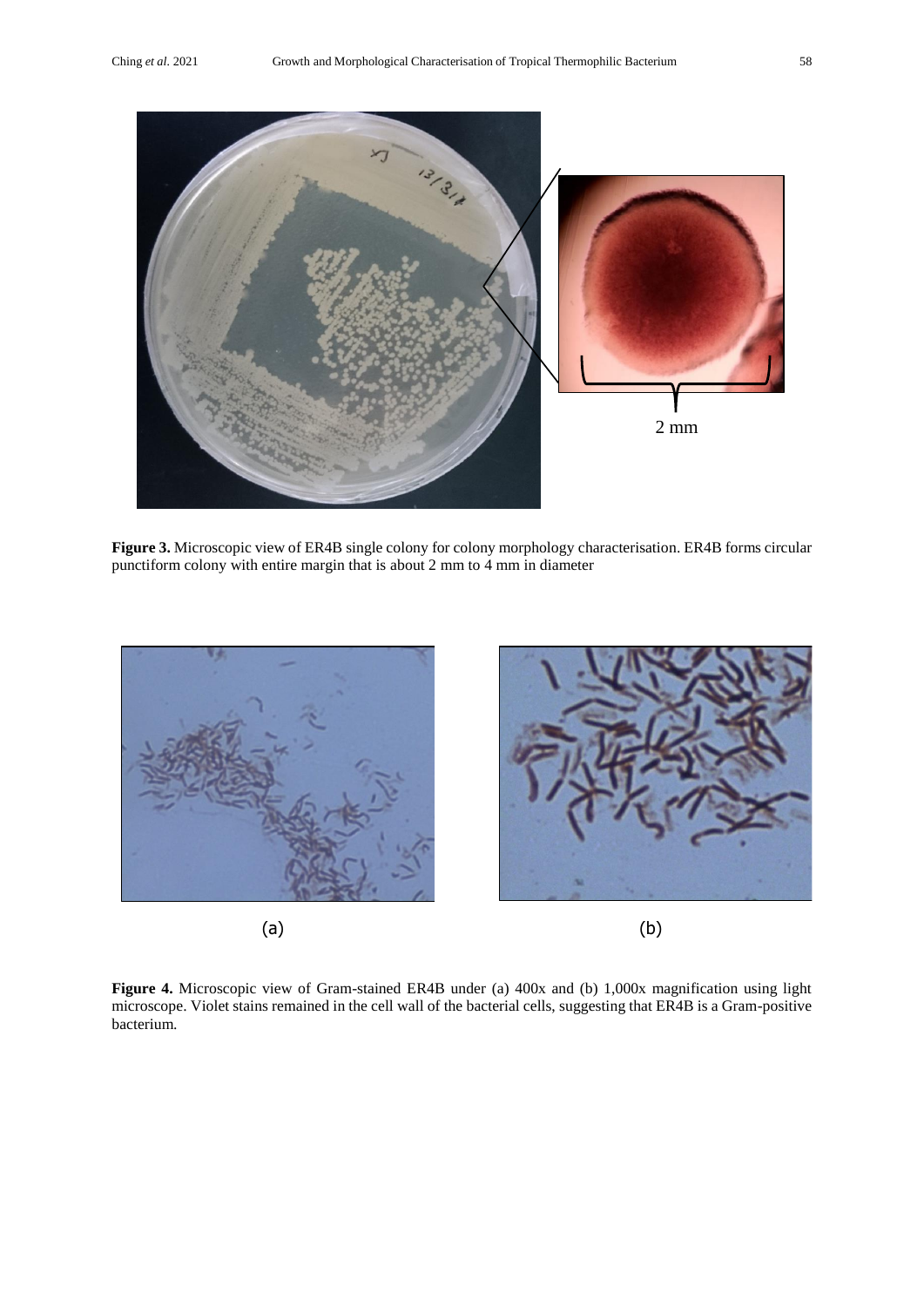

400 15.0kV 4.6mm x6.00k 20

 $\qquad \qquad \text{(a)}$ 



**Figure 5.** SEM view of ER4B under different magnification. (a) 6,000x; (b) 14,000x; (c) 16,000x; and (d) 27,000x magnification. Z ring was observed as highlighted in red

# **CONCLUSION**

ER4B isolated from tropical oil palm empty fruit bunch compost was preliminarily identified as *Parageobacillus caldoxylosilyticus* based on the high similarity of its' 16S rRNA sequence to *P. caldoxylosilyticus* strain UTM6 (KR867680.1). Growth characterisation showed that the bacterium is a facultative thermophile as it can grow at a temperature as low as 30 °C while having a maximum growth temperature of 70 °C. Besides, strain ER4B has an optimal growth temperature at 64 °C in LB media, and the growth curves were also constructed in order to determine the growth pattern. Lastly, strain ER4B was exhibited as a Gram-positive, rodshaped bacterium through microscopic analysis, while forming mucoid circular punctiform colonies which were opaque and yellowishwhite in color when growing on LB agar plate.

#### **ACKNOWLEDGEMENTS**

The funding support from the Ministry of Science, Technology, and Innovation (MOSTI), Malaysia, under the Antarctica Flagship Programme (Sub-Project 1: Grant no. FP1213E036) is gratefully acknowledged.

#### **REFERENCES**

Abdelkader, A.F. & Esawy, M.A. (2011). Case study of a biological control: *Geobacillus caldoxylosilyticus* (IRD) contributes to alleviate salt stress in maize (*Zea mays* L.) plants. *Acta Physiologiae Plantarum*, 33: 2289.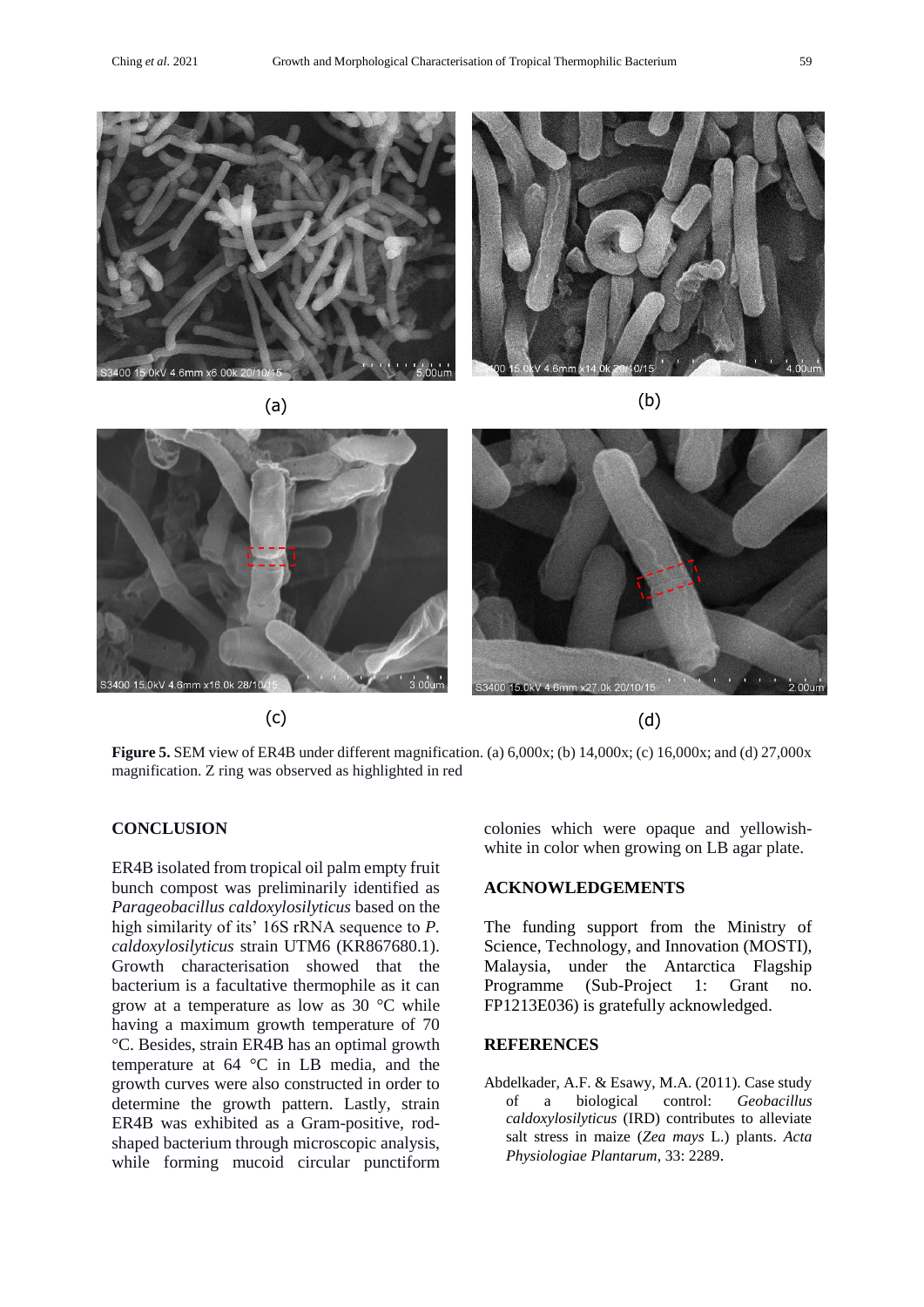- Adlan, N.A., Sabri, S., Masomian, M., Ali, M.S.M., & Rahman, R.N.Z.R.A. (2020). Microbial biodegradation of paraffin wax in Malaysian crude oil mediated by degradative enzymes. *Frontiers in Microbiology,* 11:565608*.*
- Ahmad, S., Scopes, R.K., Rees, G.N., & Patel, B.K.C., (2000). *Saccharococcus caldoxylosilyticus* sp. nov., an obligately thermophilic, xylose-utilizing, endosporeforming bacterium. *International Journal of Systematic and Evolutionary Microbiology,* 50: 517-523.
- Aliyu, H., Lebre, P., Blom, J., Cowan, D., & De Maayer, P. (2016). Phylogenomic re-assessment of the thermophilic genus *Geobacillus*. *Systematic and Applied Microbiology*, 39(8): 527-533.
- Allen, R.J. & Waclaw, B. 2019. Bacterial growth: a statistical physicist's guide. *Reports on Progress in Physics*. 82(1): 016601.
- Berendsen, E.M., Wells-Bennik, M.H.J., Krawczyk, A.O., de Jong, A., van Heel, A., Holsappel, S., Eijlander, R.T., & Kuipers, O.P. (2016). Draft genome sequences of seven thermophilic sporeforming bacteria isolated from foods that produce highly heat-resistant spores, comprising *Geobacillus* spp., *Caldibacillus debilis*, and *Anoxybacillus flavithermus*. *Genome Announcement*, 4(3): e00105-e00106.
- Cai, H., Archambault, M., & Prescott, J.F. (2003). 16S ribosomal RNA sequence-based identification of veterinary clinical bacteria. *Journal of Veterinary Diagnostic Investigation,* 15(5): 465-469.
- Chen, C.Y., Yeh, K.L., Lo, Y.C., Wang, H.M., & Chang, J.S. (2010). Engineering strategies for the enhanced photo-H<sup>2</sup> production using effluents of dark fermentation processes as substrate. *International Journal of Hydrogen Energy*, 35(24): 13356-13364.
- Fortina, M.G., Mora, D., Schumann, P., Parini, C., Manachini, P.L., & Stackebrandt, E. (2001). Reclassification of *Saccharococcus caldoxylosilyticus* as *Geobacillus caldoxylosilyticus* (Ahmad *et al.* 2000) comb. nov. *International Journal of Systematic and Evolutionary Microbiology*, 51(Pt 6): 2063-2071.
- Hakobyan, L., Gabriely, L., & Trchounian, A. (2012). Yeast extract as an effective nitrogen source stimulating cell growth and enhancing hydrogen photoproduction by *Rhodobacter sphaeroides*

strains from mineral springs. *International Journal of Hydrogen Energy,* 37(8): 6519-6526.

- Hucker, G. & Conn, H.J. (1923). Methods of gram staining. New York Agricultural Experiment Station. *Technical bulletin* 93.
- Ibrahim, M.A.C. & Ahmad, W.A. (2017). Growth optimization of a thermophilic strain *Geobacillus caldoxylosilyticus* UTM6 isolated from Selayang Hot Spring. *eProceedings Chemistry*, 2(1): 119- 123.
- Janda, J.M. & Abbott, S.L. (2007). 16S rRNA gene sequencing for bacterial identification in the diagnostic laboratory: pulses, perils, and pitfalls. *Journal of Clinical Microbiology*, 45(9): 2761- 2764.
- Jeong, J., Yun, K., Mun, S., Chung, W., Choi, S., Nam, Y., Lim, M.Y., Hong, C.P., Park, C., Ahn, Y.J., & Han, K. (2021). The effect of taxonomic classification by full-length 16S rRNA sequencing with a synthetic long-read technology. *Scientific Reports,* 11: 1727.
- Johnson, J.S., Spakowicz, D.J., Hong, B., Petersen, L.M., Demkowicz, P., Chen, L., Leopold, S.R., Hanson, B.M., Agresta, H.O., Gerstein, M., Sodergren, E., & Weinstock, G.M. (2019). Evaluation of 16S rRNA gene sequencing for species and strain-level microbiome analysis. *Nature Communications*, 10: 5029.
- Kalil, M.S., Alshiyab, H.S.S., & Wan Yusoff, W.M. (2008). Effect of nitrogen source and carbon to nitrogen ratio on hydrogen production using *C. acetobutylicum*. *American Journal of Biochemistry and Biotechnology*, 4: 393-401.
- Kolcuoğlu, Y., Colak, A., Faiz, O., & Belduz, A.O. (2010). Cloning, expression and characterization of highly thermo- and pH-stable maltogenic amylase from a thermophilic bacterium *Geobacillus caldoxylosilyticus* TK4. *Process Biochemistry*, 45(6): 821-828.
- Lebre, P., Aliyu, H., De Maayer, P., & Cowan, D. (2018). In silico characterization of the global *Geobacillus* and *Paragebacillus* secretome. *Microbial Cell Factories*, 17: 156.
- Lutkenhaus, L & Addinall, S.G. (1997). Bacterial cell division and the Z ring. *Annual Review of Biochemistry,* 66: 93-116.
- Mahon, C.R., Lehman, D.C., & Manuselis, G. (2018). *Textbook of Diagnostic Microbiology*. Elsevier Health Sciences.